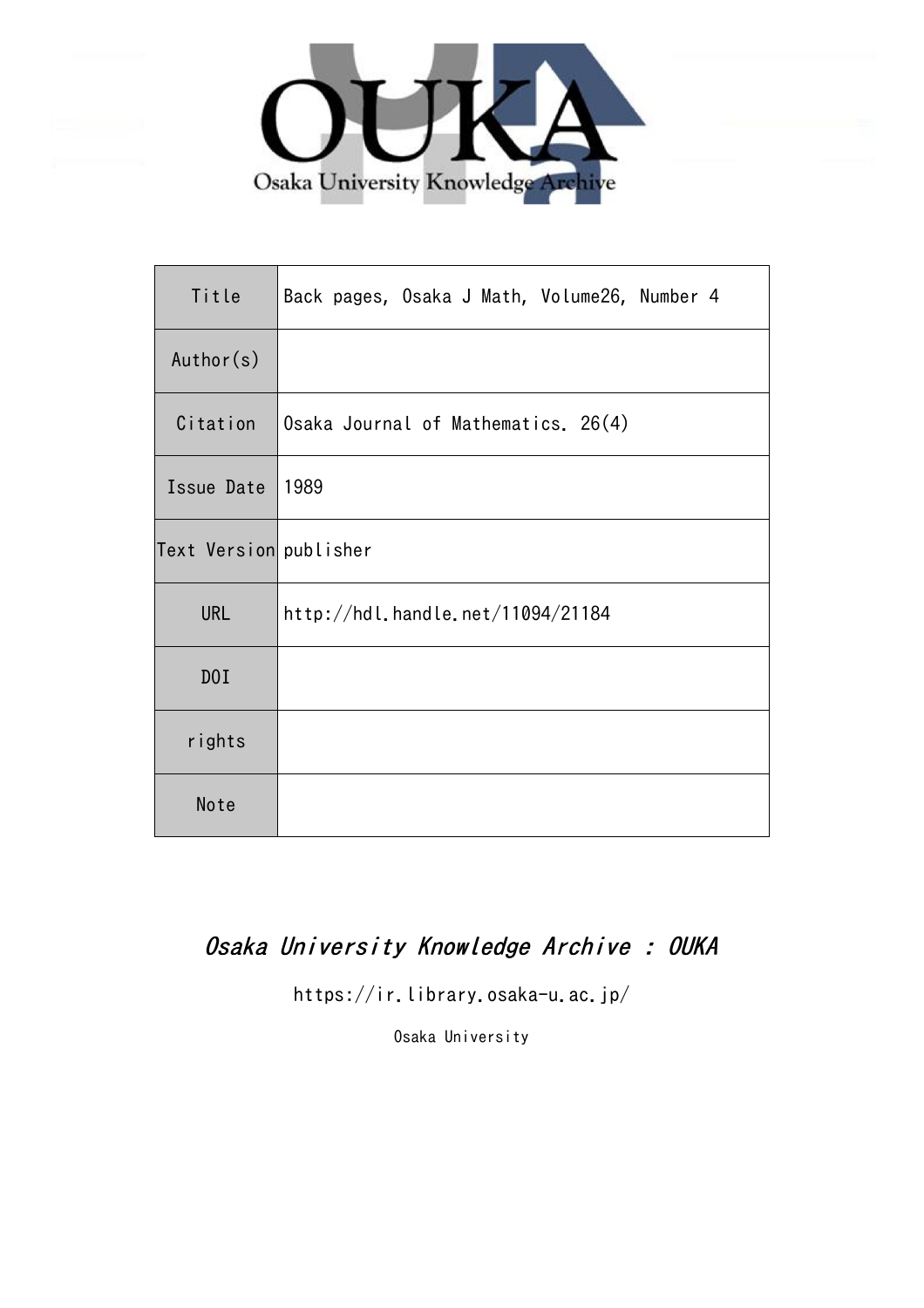# OSAKA JOURNAL OF MATHEMATICS

### EDITED BY

| S. ARAKI | M. HARADA   | N. IKEDA    |
|----------|-------------|-------------|
| M. IKAWA | M. MORIMOTO | S. MURAKAMI |

#### **WITH THE COOPERATION OF**

| <b>M. FUKUSHIMA</b> | T. IKEGAMI         | T. KAMAE           |
|---------------------|--------------------|--------------------|
| K. KAWAKUBO         | N. KAWANAKA        | A. KAWAUCHI        |
| M. MIYANISHI        | M. NAMBA           | H. OZEKI           |
| S. SATO             | <b>M. TAKEUCHI</b> | H. TANABE          |
| I. TAO              | Y. TSUSHIMA        | <b>T. WATANABE</b> |
|                     | Y. YAMAMOTO        |                    |

# Volume *26*

## 1989

**PUBLISHED JOINTLY BY THE**

#### DEPARTMENTS OF MATHEMATICS

OSAKA UNIVERSITY AND OSAKA CITY UNIVERSITY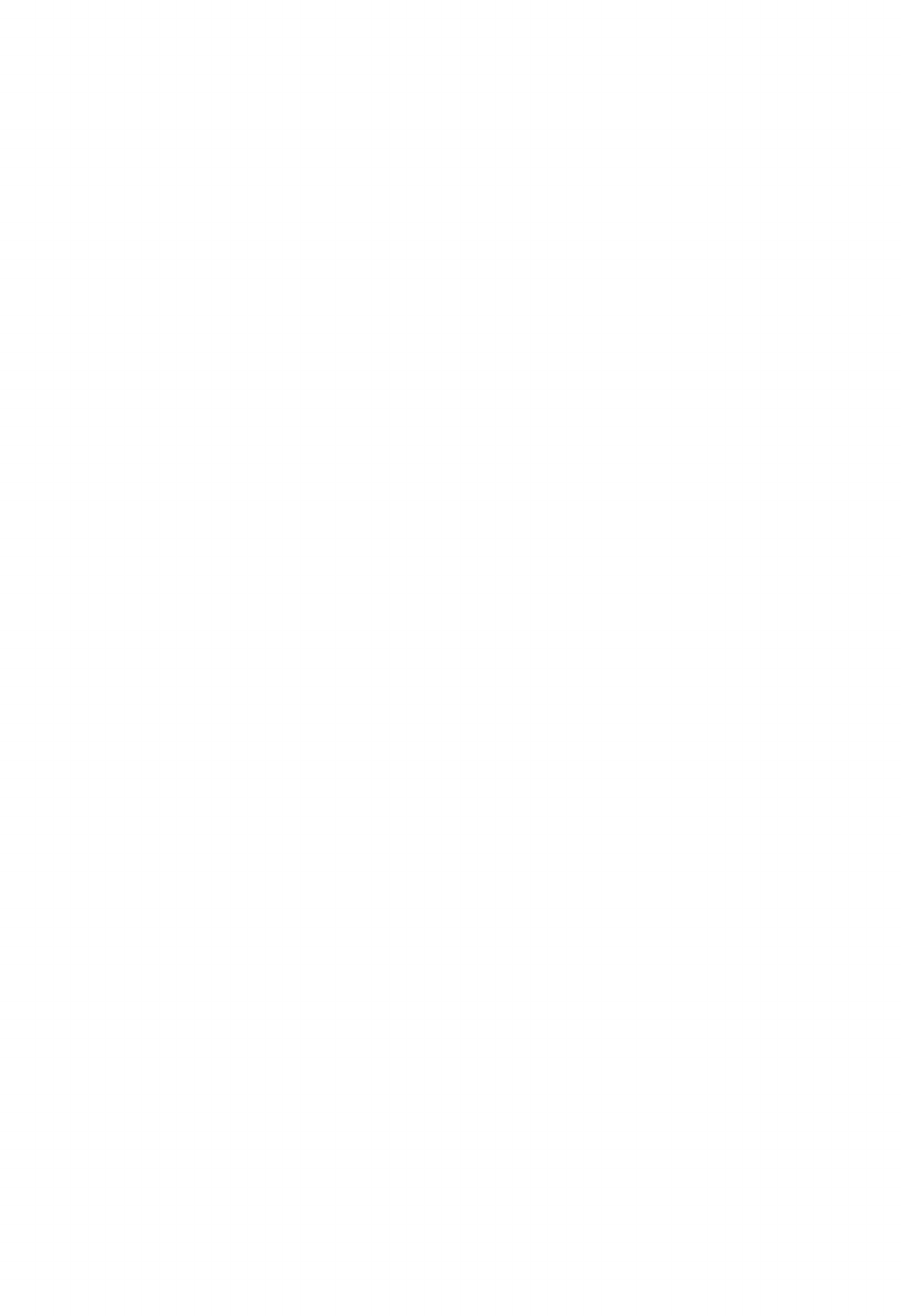## **INDEX**

| ASHINO, R.: On the admissibility of singular perturbations in Cauchy                                                       |     |
|----------------------------------------------------------------------------------------------------------------------------|-----|
| problems.                                                                                                                  | 387 |
| The reducibility of the boundary conditions in the one-<br>parameter family of elliptic linear boundary value problems II. | 535 |
|                                                                                                                            |     |
| DATEYAMA, M.: Homeomorphisms with Markov partitions.  411                                                                  |     |
| DELANOË, P.: Remarques sur les varétés localement hessiennes.                                                              | 65  |
| FUJII, J.: On the smallest pairwise sufficient subfield in the majorized                                                   |     |
|                                                                                                                            | 429 |
| GIBSON, G. J.: Seminormality and F-purity in local rings.  245                                                             |     |
| GOODEARL, K.R. and MONCASI, J.: Cancellation of finitely generated                                                         |     |
|                                                                                                                            | 679 |
| GUIDETTI, D.: On certain semigroups of linear operators and generalized                                                    |     |
|                                                                                                                            | 89  |
| HALTER-KOCH, F. and ISHII, N.: Ring class fields modulo 8 of $Q(\sqrt{-m})$                                                |     |
| and the quartic character of units of $Q(\sqrt{m})$ for $m \equiv 1 \mod 8$                                                | 625 |
| HARADA, M. and MABUCHI, T.: On almost M-projectives.                                                                       | 837 |
| HIGUCHI, Y.: A remark on the percolation for the 2D Ising model                                                            | 207 |
| HOSHINO, M.: On dominant dimension of noetherian rings                                                                     | 275 |
| INOUE, T.: Integral formulas for harmonic functions associated with                                                        |     |
|                                                                                                                            | 527 |
| ISOZAKI, H.: Singular limits for the compressible Euler equation in an<br>exterior domain, II-bodies in a uniform flow.    | 399 |
| ITO, S.: Algorithms with mediant convergents and their metrical theory.                                                    |     |
|                                                                                                                            | 557 |
| JACOB, N.: A Gårding inequality for certain anisotropic pseudo differ-                                                     |     |
| ential operators with non-smooth symbols.                                                                                  | 857 |
| JOHNSON, N.L.: Semifield planes of characteristic $p$ admitting $p$ -primi-                                                |     |
|                                                                                                                            | 281 |
|                                                                                                                            |     |
| KANEKO, M.: Supersingular <i>j</i> -invariants as singular moduli mod $p$ .                                                | 849 |
| KANEMITSU, M. and YOSHIDA, K.: On embedded primary components                                                              | 665 |
| KANENOBU, T.: Examples on polynomial invariants of knots and links                                                         |     |
| Н.                                                                                                                         | 465 |
| KAWATA, S.: Module correspondence in Auslander-Reiten quivers for                                                          |     |
|                                                                                                                            |     |
| KAWAUCHI, A.: An imitation theory of manifolds.  447                                                                       |     |
| Almost identical imitations of (3, 1)-dimensional manifold<br>$-$ :                                                        |     |
|                                                                                                                            |     |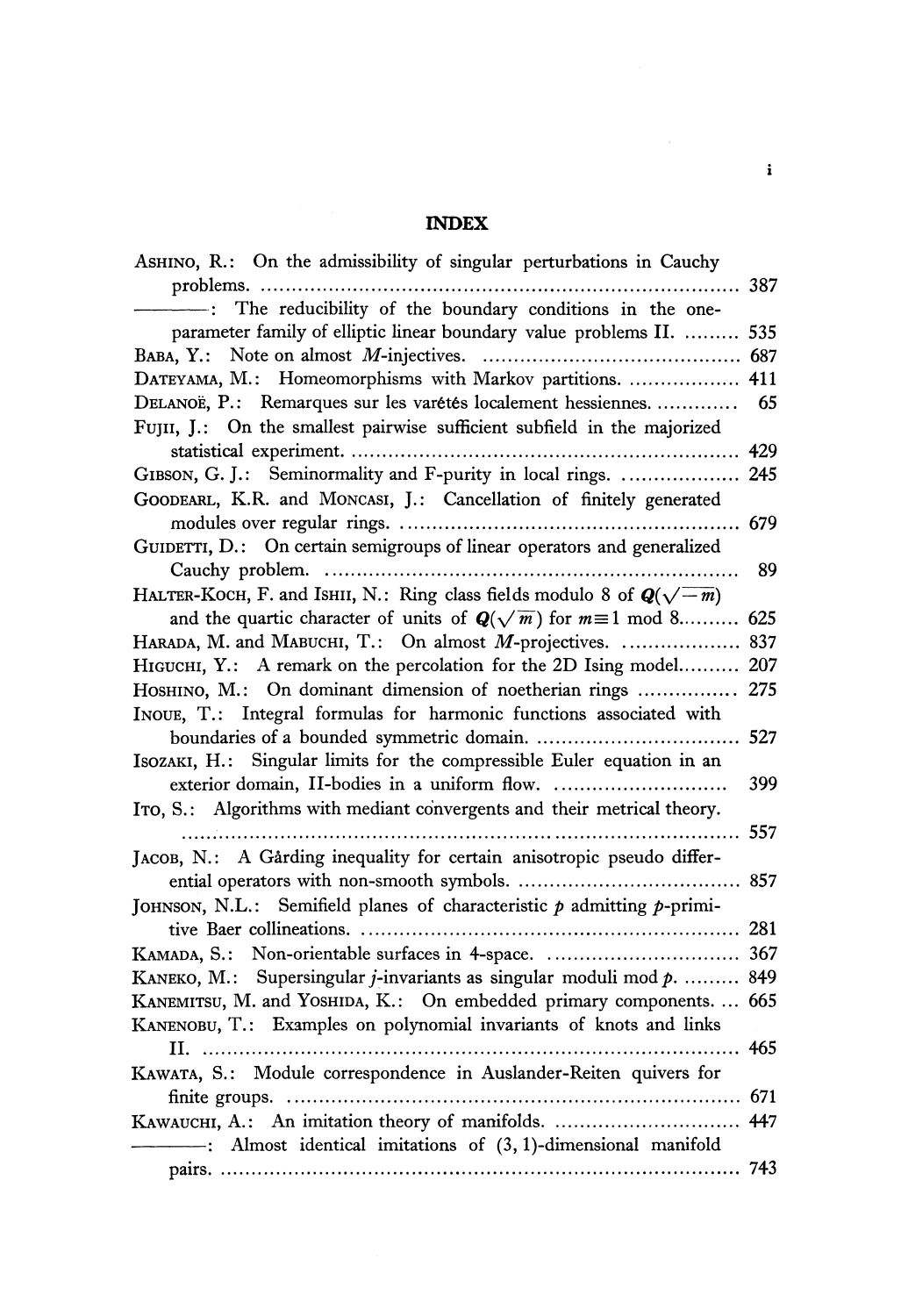| KOBAYASHI, M.: Orientation reversing involutions on closed 3-mani-                                                               |        |
|----------------------------------------------------------------------------------------------------------------------------------|--------|
| folds. $\dots$                                                                                                                   | 347    |
| KOBAYASHI, S.: Completions and maximal quotient rings over regular<br>rings.<br>.                                                | 225    |
|                                                                                                                                  | 699    |
| KOBAYASHI, T.: Fibered links and unknotting operations.                                                                          |        |
| KOITABASHI, M.: Some remarks on affine homogeneous spaces.<br>KÔNO, S. and TAMAMURA, A.: J-groups of suspensions of stunted lens | 229    |
| $\cdots$                                                                                                                         | 319    |
| LAITINEN, E. and LUCK, W.: Equivariant Lefschetz classes                                                                         | 491    |
| LANTERI, A., PALLESCHI, M. and SOMMESE, A.J.: Very ampleness of                                                                  | 647    |
| MANABE, S. and OCHI, Y.: The central limit theorem for current-valued                                                            |        |
|                                                                                                                                  | 191    |
| MATSUMOTO, H.: Coalescing stochastic flows on the real line.                                                                     | 139    |
| MINAMI, H.: The real K-groups of $SO(n)$ for $n \equiv 2 \mod 4$ .                                                               | 299    |
| MORITA, T.: A generalized local limit theorem for Lasota-Yorke trans-<br>.                                                       | 579    |
| MOUNTFORD, T.S.: An extension of a result of Komatsu and Takashi-                                                                |        |
| $ma.$                                                                                                                            | 597    |
| MURAKAMI, J.: The parallel version of polynomial invariants of links                                                             | 1      |
| NISHITANI, T.: Une condition nécessaire pour des systemès hyper-                                                                 |        |
| .                                                                                                                                | 71     |
| NITTA, T.: Moduli spaces of Yang-Mills connections over quaternionic                                                             |        |
|                                                                                                                                  |        |
|                                                                                                                                  |        |
| PHAN, D.: Right perfect rings with the extending property on finitely                                                            |        |
|                                                                                                                                  |        |
| Popov, G. and RANGELOV, Ts.: Exponential growth of the local energy                                                              |        |
| for moving obstacles.<br>881                                                                                                     |        |
| SHIBUYA, T.: The Arf invariant of proper links in solid tori.                                                                    | 483    |
| SHIGEKAWA, I., UEKI, N. and WATANABE, S.: A probabilistic proof of                                                               |        |
| the Gauss-Bonnet-Chern theorem for manifolds with boundary 897                                                                   |        |
| TAKASHIMA, K.: Sample path properties of ergodic self-similar pro-                                                               |        |
| cesses.                                                                                                                          |        |
| TAKEDA, M.: On a martingale method for symmetric diffusion processes                                                             |        |
| and its applications.                                                                                                            | …. 605 |
| TAMBARA, D.: Homological properties of the endomorphism rings of                                                                 |        |
| . 807                                                                                                                            |        |
| Asymptotic distribution of eigenvalues for Schrödinger<br>Tamura, H.:                                                            |        |
| operators with homogeneous magnetic fields, II.                                                                                  | 119    |
| On character correspondences in $\pi$ -separable groups.  253<br>Tanaka, M.:                                                     |        |
|                                                                                                                                  |        |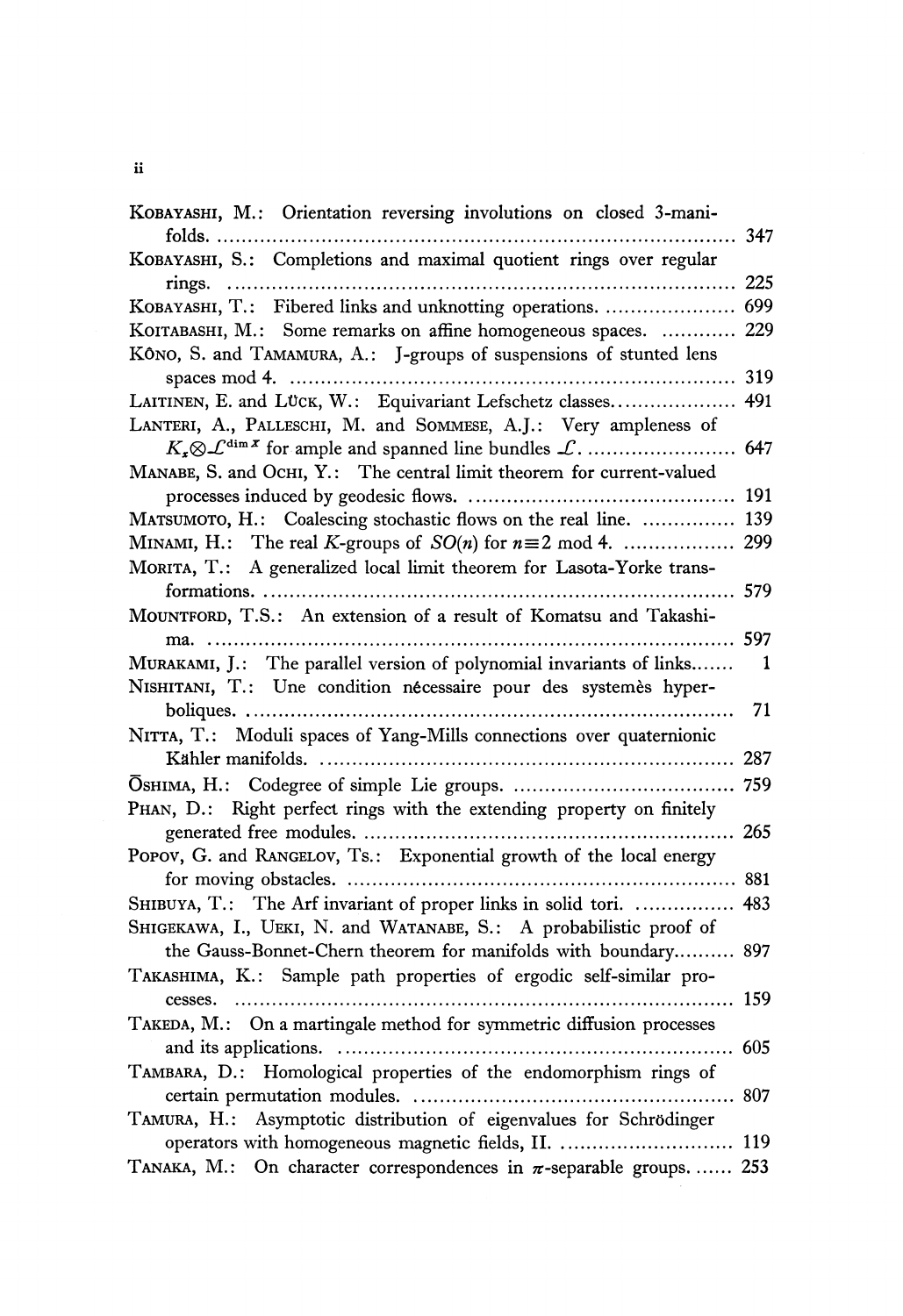| TANIGUCHI, S.: Explosion problem for holomorphic diffusion processes     |  |
|--------------------------------------------------------------------------|--|
|                                                                          |  |
|                                                                          |  |
|                                                                          |  |
|                                                                          |  |
| WATANABE, A.: Note on a $p$ -block of a finite group with abelian defect |  |
|                                                                          |  |
|                                                                          |  |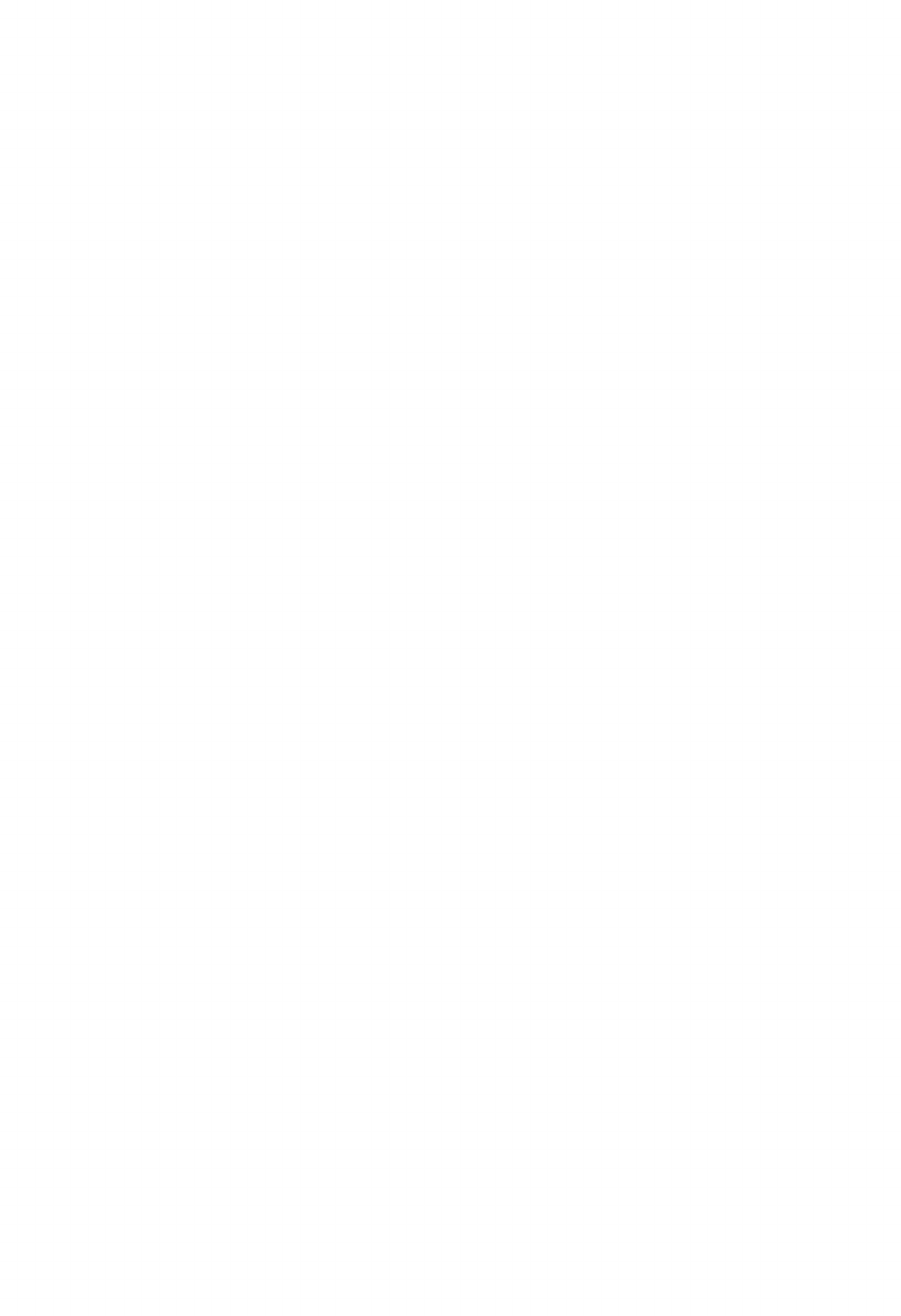